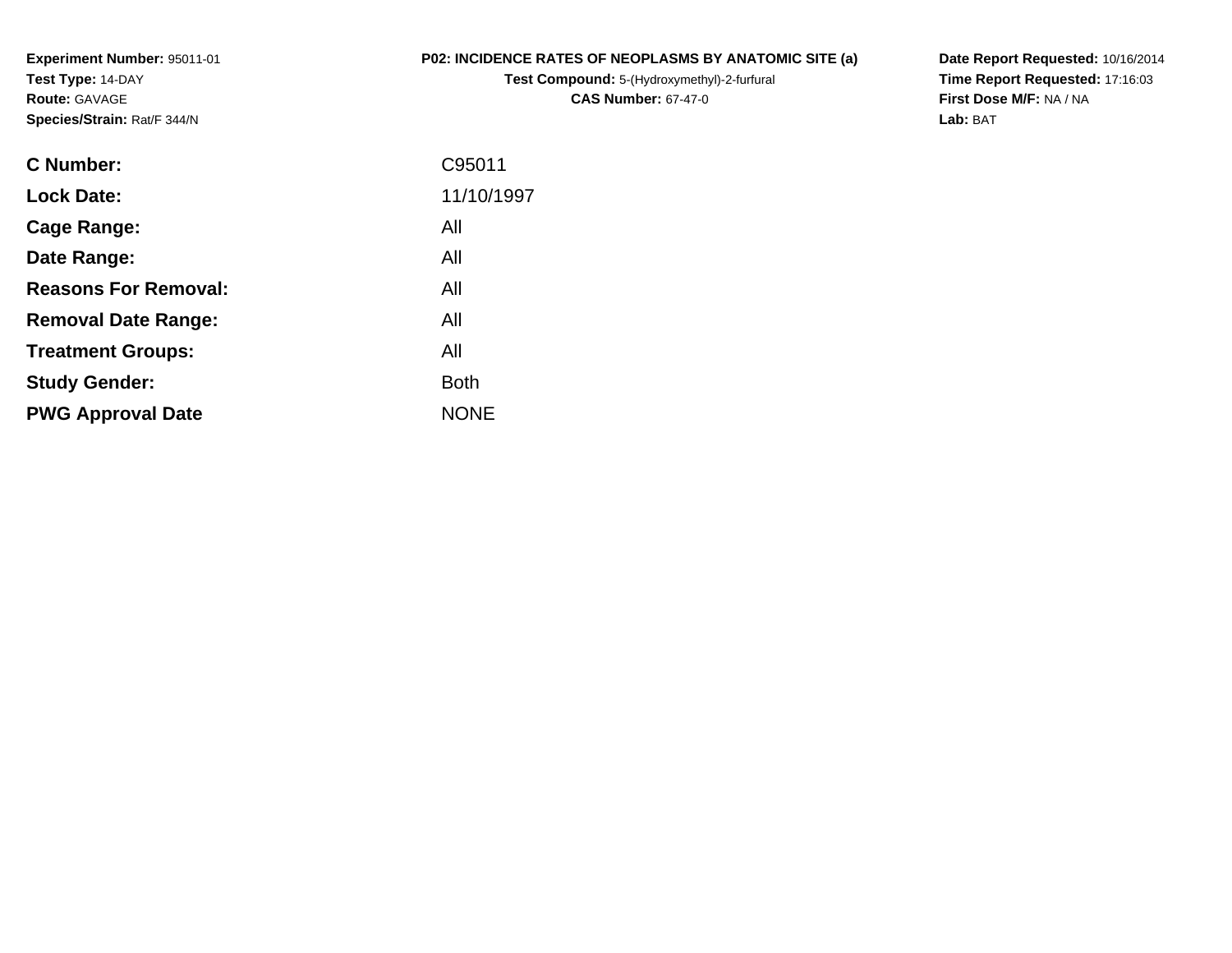| Experiment Number: 95011-01                              |            | P02: INCIDENCE RATES OF NEOPLASMS BY ANATOMIC SITE (a) | Date Report Requested: 10/16/2014           |                     |                                                            |                 |  |  |
|----------------------------------------------------------|------------|--------------------------------------------------------|---------------------------------------------|---------------------|------------------------------------------------------------|-----------------|--|--|
| Test Type: 14-DAY                                        |            |                                                        | Test Compound: 5-(Hydroxymethyl)-2-furfural |                     | Time Report Requested: 17:16:03<br>First Dose M/F: NA / NA |                 |  |  |
| Route: GAVAGE                                            |            |                                                        | <b>CAS Number: 67-47-0</b>                  |                     |                                                            |                 |  |  |
| Species/Strain: Rat/F 344/N<br>F 344/N Rat MALE          |            |                                                        |                                             |                     | Lab: BAT                                                   |                 |  |  |
|                                                          | 0 MG/KG    | <b>94 MG/KG</b>                                        | <b>MG/KG</b><br>188                         | 375<br><b>MG/KG</b> | <b>MG/KG</b><br>750                                        | 1500 MG/KG      |  |  |
| <b>Disposition Summary</b>                               |            |                                                        |                                             |                     |                                                            |                 |  |  |
| <b>Animals Initially In Study</b><br><b>Early Deaths</b> | $\sqrt{5}$ | $5\phantom{.0}$                                        | ${\bf 5}$                                   | $5\phantom{.0}$     | 5                                                          | $5\phantom{.0}$ |  |  |
| <b>Moribund Sacrifice</b>                                |            |                                                        |                                             |                     |                                                            | 1               |  |  |
| <b>Survivors</b>                                         |            |                                                        |                                             |                     |                                                            |                 |  |  |
| <b>Terminal Sacrifice</b>                                | 5          | ${\bf 5}$                                              | 5                                           | $5\phantom{.0}$     | 5                                                          | 4               |  |  |
| <b>Animals Examined Microscopically</b>                  | 5          | 5                                                      | 5                                           | 5                   | 5                                                          | 5               |  |  |
| <b>ALIMENTARY SYSTEM</b>                                 |            |                                                        |                                             |                     |                                                            |                 |  |  |
| Intestine Large, Colon                                   | (5)        | (5)                                                    | (5)                                         | (5)                 | (5)                                                        | (5)             |  |  |
| Liver                                                    | (5)        | (5)                                                    | (5)                                         | (5)                 | (5)                                                        | (5)             |  |  |
| Stomach, Forestomach                                     | (5)        | (5)                                                    | (5)                                         | (5)                 | (5)                                                        | (5)             |  |  |
| Stomach, Glandular                                       | (5)        | (5)                                                    | (5)                                         | (5)                 | (5)                                                        | (5)             |  |  |
| CARDIOVASCULAR SYSTEM<br>None                            |            |                                                        |                                             |                     |                                                            |                 |  |  |
| <b>ENDOCRINE SYSTEM</b><br>None                          |            |                                                        |                                             |                     |                                                            |                 |  |  |
| <b>GENERAL BODY SYSTEM</b><br>None                       |            |                                                        |                                             |                     |                                                            |                 |  |  |
| <b>GENITAL SYSTEM</b><br>None                            |            |                                                        |                                             |                     |                                                            |                 |  |  |
| HEMATOPOIETIC SYSTEM<br>None                             |            |                                                        |                                             |                     |                                                            |                 |  |  |
| <b>INTEGUMENTARY SYSTEM</b>                              |            |                                                        |                                             |                     |                                                            |                 |  |  |

None

b - Primary tumors: all tumors except metastatic tumors

a - Number of animals examined microscopically at site and number of animals with lesion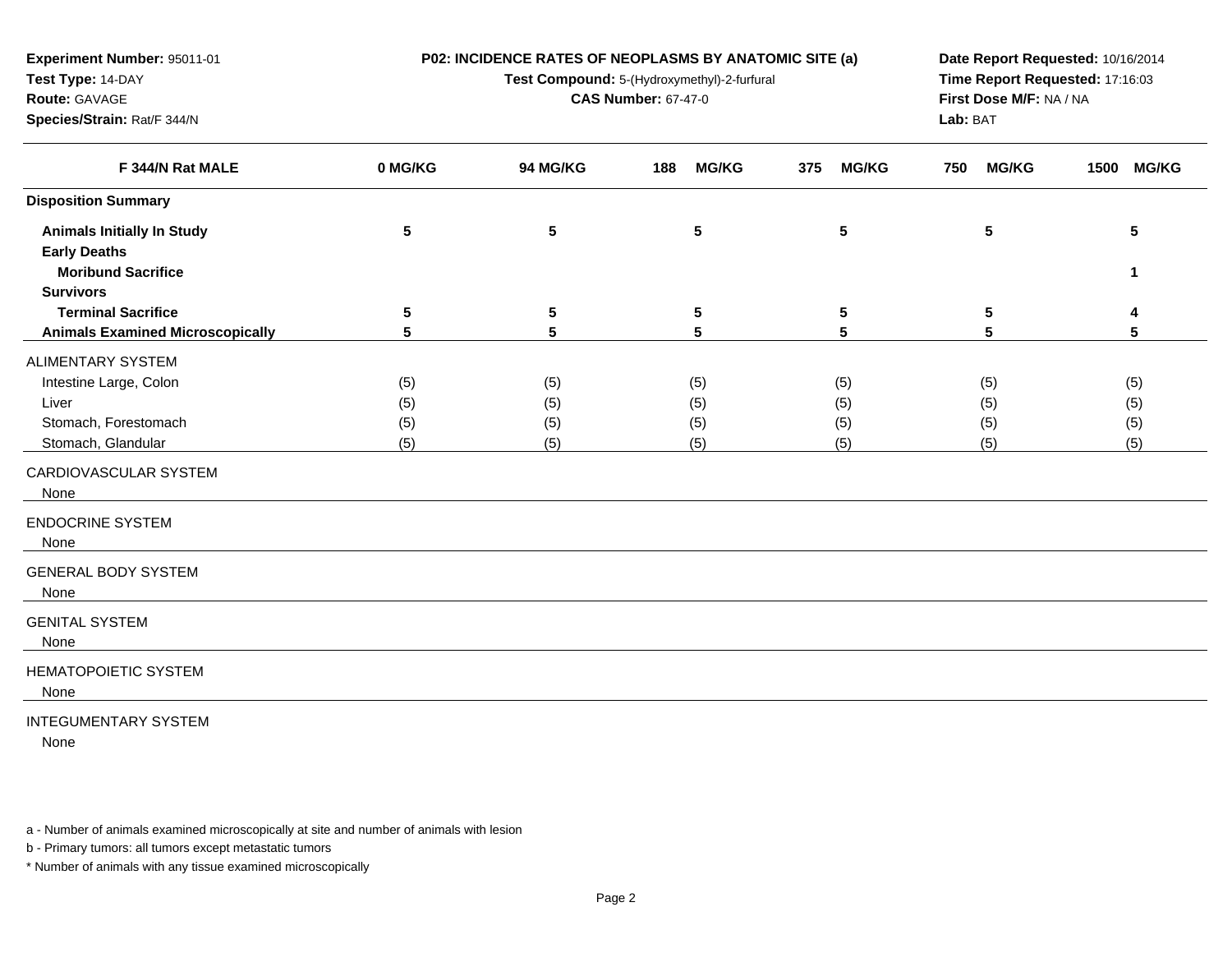| Experiment Number: 95011-01<br>P02: INCIDENCE RATES OF NEOPLASMS BY ANATOMIC SITE (a)<br>Test Type: 14-DAY<br>Test Compound: 5-(Hydroxymethyl)-2-furfural<br><b>CAS Number: 67-47-0</b><br><b>Route: GAVAGE</b><br>Species/Strain: Rat/F 344/N |         |                 |                     |                     | Date Report Requested: 10/16/2014<br>Time Report Requested: 17:16:03<br>First Dose M/F: NA / NA<br>Lab: BAT |                      |
|------------------------------------------------------------------------------------------------------------------------------------------------------------------------------------------------------------------------------------------------|---------|-----------------|---------------------|---------------------|-------------------------------------------------------------------------------------------------------------|----------------------|
| F 344/N Rat MALE                                                                                                                                                                                                                               | 0 MG/KG | <b>94 MG/KG</b> | <b>MG/KG</b><br>188 | 375<br><b>MG/KG</b> | <b>MG/KG</b><br>750                                                                                         | <b>MG/KG</b><br>1500 |
| MUSCULOSKELETAL SYSTEM<br>None                                                                                                                                                                                                                 |         |                 |                     |                     |                                                                                                             |                      |
| NERVOUS SYSTEM<br>None                                                                                                                                                                                                                         |         |                 |                     |                     |                                                                                                             |                      |
| <b>RESPIRATORY SYSTEM</b><br>None                                                                                                                                                                                                              |         |                 |                     |                     |                                                                                                             |                      |
| SPECIAL SENSES SYSTEM<br>None                                                                                                                                                                                                                  |         |                 |                     |                     |                                                                                                             |                      |
| URINARY SYSTEM<br>None                                                                                                                                                                                                                         |         |                 |                     |                     |                                                                                                             |                      |

a - Number of animals examined microscopically at site and number of animals with lesion

b - Primary tumors: all tumors except metastatic tumors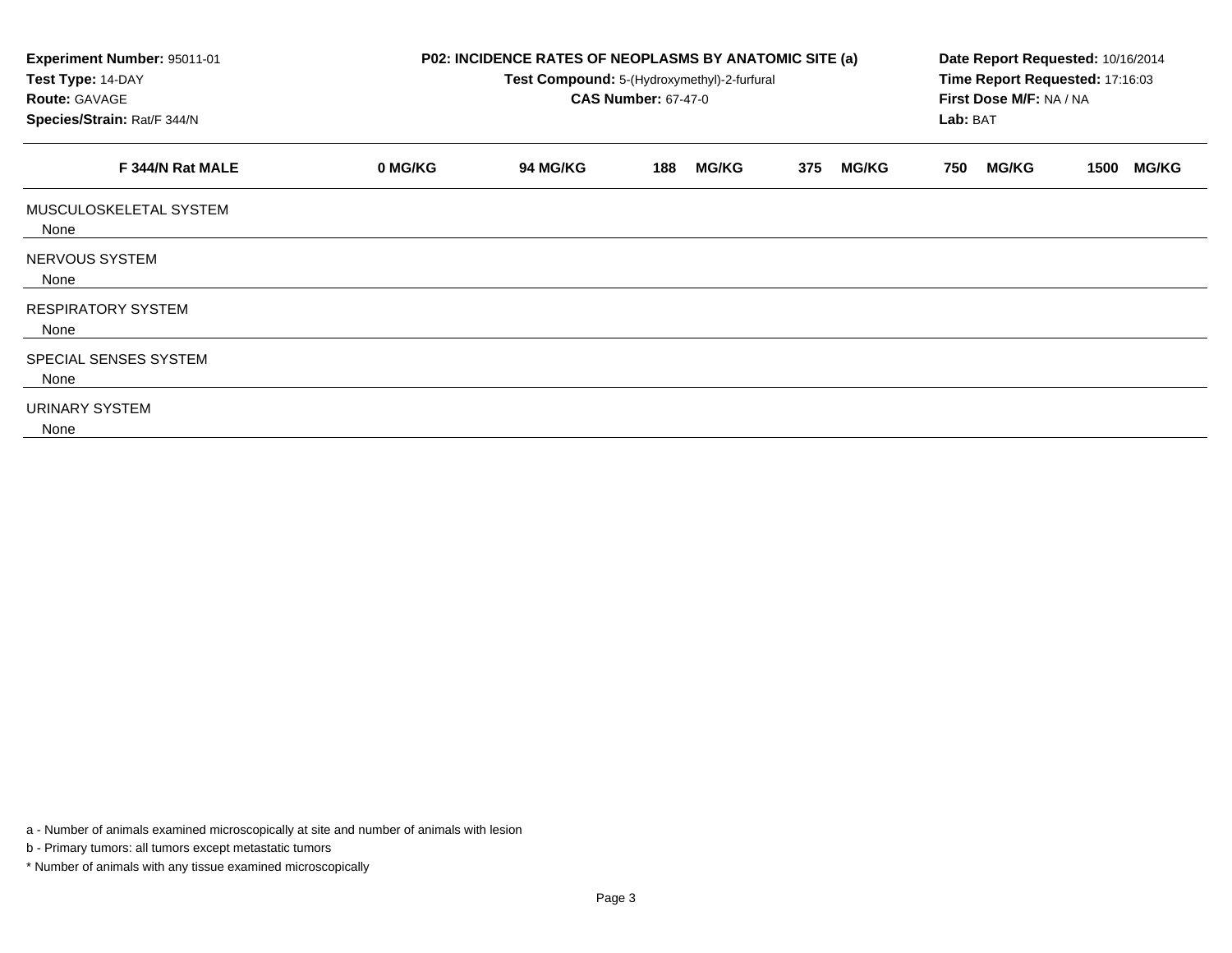| Experiment Number: 95011-01<br>Test Type: 14-DAY<br><b>Route: GAVAGE</b><br>Species/Strain: Rat/F 344/N    | <b>P02: INCIDENCE RATES OF NEOPLASMS BY ANATOMIC SITE (a)</b><br>Test Compound: 5-(Hydroxymethyl)-2-furfural<br><b>CAS Number: 67-47-0</b> |          |     |              |     |              |     | Date Report Requested: 10/16/2014<br>Time Report Requested: 17:16:03<br>First Dose M/F: NA / NA<br>Lab: BAT |      |              |  |
|------------------------------------------------------------------------------------------------------------|--------------------------------------------------------------------------------------------------------------------------------------------|----------|-----|--------------|-----|--------------|-----|-------------------------------------------------------------------------------------------------------------|------|--------------|--|
| F 344/N Rat MALE                                                                                           | 0 MG/KG                                                                                                                                    | 94 MG/KG | 188 | <b>MG/KG</b> | 375 | <b>MG/KG</b> | 750 | <b>MG/KG</b>                                                                                                | 1500 | <b>MG/KG</b> |  |
| <b>Tumor Summary for MALE</b>                                                                              |                                                                                                                                            |          |     |              |     |              |     |                                                                                                             |      |              |  |
| <b>Total Animals with Primary Neoplasms (b)</b><br><b>Total Primary Neoplasms</b>                          |                                                                                                                                            |          |     |              |     |              |     |                                                                                                             |      |              |  |
| <b>Total Animals with Benign Neoplasms</b><br><b>Total Benign Neoplasms</b>                                |                                                                                                                                            |          |     |              |     |              |     |                                                                                                             |      |              |  |
| <b>Total Animals with Malignant Neoplasms</b><br><b>Total Malignant Neoplasms</b>                          |                                                                                                                                            |          |     |              |     |              |     |                                                                                                             |      |              |  |
| <b>Total Animals with Metastatic Neoplasms</b><br><b>Total Metastatic Neoplasms</b>                        |                                                                                                                                            |          |     |              |     |              |     |                                                                                                             |      |              |  |
| <b>Total Animals with Malignant Neoplasms</b><br><b>Uncertain Primary Site</b>                             |                                                                                                                                            |          |     |              |     |              |     |                                                                                                             |      |              |  |
| Total Animals with Neoplasms Uncertain -<br><b>Benign or Malignant</b><br><b>Total Uncertain Neoplasms</b> |                                                                                                                                            |          |     |              |     |              |     |                                                                                                             |      |              |  |

\*\*\*END OF MALE DATA\*\*\*

a - Number of animals examined microscopically at site and number of animals with lesion

b - Primary tumors: all tumors except metastatic tumors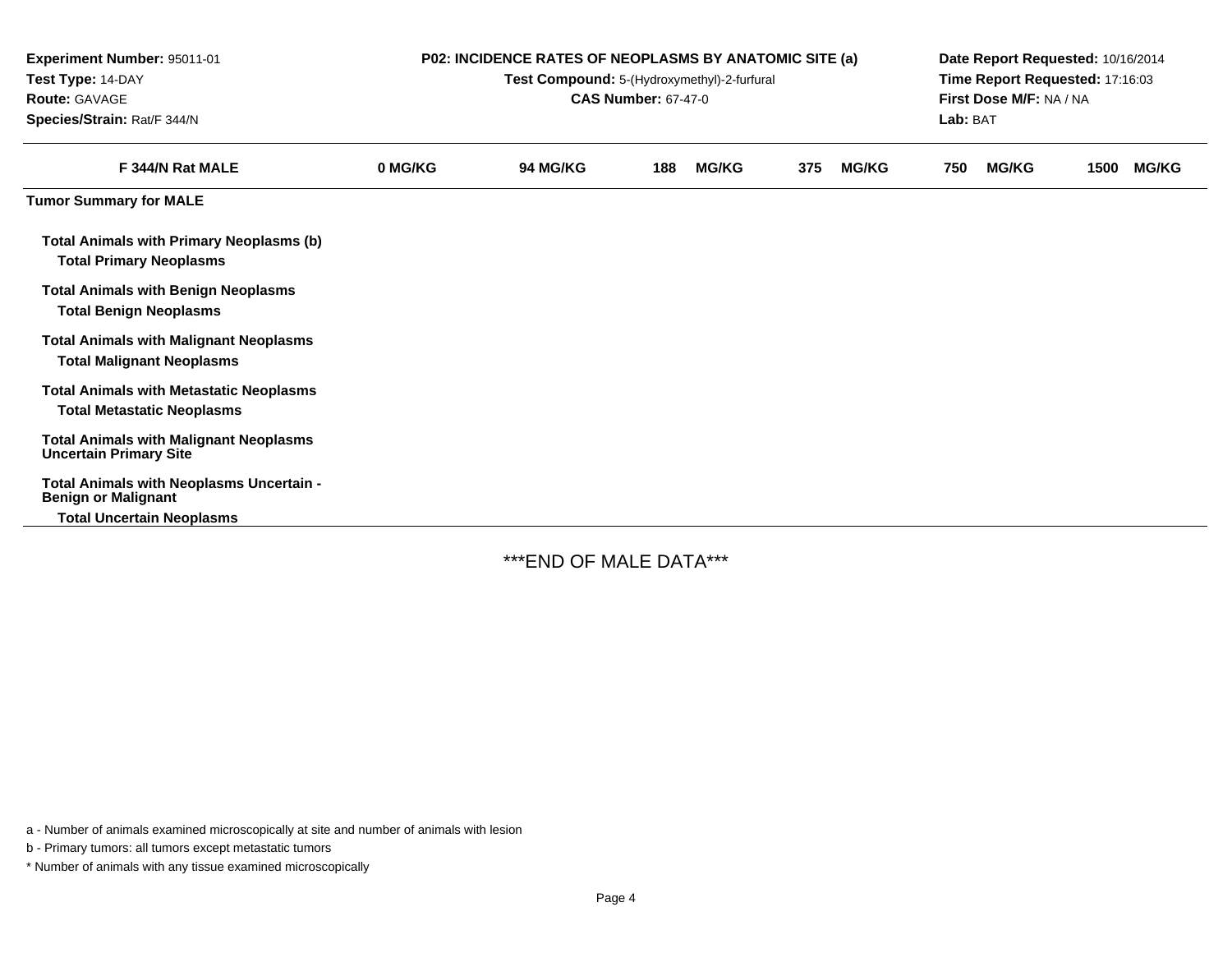| <b>P02: INCIDENCE RATES OF NEOPLASMS BY ANATOMIC SITE (a)</b> |  |
|---------------------------------------------------------------|--|
|---------------------------------------------------------------|--|

**Test Compound:** 5-(Hydroxymethyl)-2-furfural

**CAS Number:** 67-47-0

**Species/Strain:** Rat/F 344/N

**Test Type:** 14-DAY**Route:** GAVAGE

**Experiment Number:** 95011-01

**Date Report Requested:** 10/16/2014**Time Report Requested:** 17:16:03**First Dose M/F:** NA / NA**Lab:** BAT

| F 344/N Rat FEMALE                      | 0 MG/KG         | 94 MG/KG        | <b>MG/KG</b><br>188 | 375<br><b>MG/KG</b> | <b>MG/KG</b><br>750 | 1500<br><b>MG/KG</b> |
|-----------------------------------------|-----------------|-----------------|---------------------|---------------------|---------------------|----------------------|
| <b>Disposition Summary</b>              |                 |                 |                     |                     |                     |                      |
| <b>Animals Initially In Study</b>       | 5               | $5\phantom{.0}$ | 5                   | 5                   | 5                   | 5                    |
| <b>Early Deaths</b>                     |                 |                 |                     |                     |                     |                      |
| <b>Survivors</b>                        |                 |                 |                     |                     |                     |                      |
| <b>Terminal Sacrifice</b>               | $5\phantom{.0}$ | $5\phantom{.0}$ | $5\phantom{.0}$     | 5                   | 5                   | 5                    |
| <b>Animals Examined Microscopically</b> | 5               | 5               | 5                   | 5                   | 5                   | 5                    |
| <b>ALIMENTARY SYSTEM</b>                |                 |                 |                     |                     |                     |                      |
| Intestine Large, Colon                  | (5)             | (5)             | (5)                 | (5)                 | (5)                 | (5)                  |
| Liver                                   | (5)             | (5)             | (5)                 | (5)                 | (5)                 | (5)                  |
| Stomach, Forestomach                    | (5)             | (5)             | (5)                 | (5)                 | (5)                 | (5)                  |
| Stomach, Glandular                      | (5)             | (5)             | (5)                 | (5)                 | (5)                 | (5)                  |
| CARDIOVASCULAR SYSTEM<br>None           |                 |                 |                     |                     |                     |                      |
|                                         |                 |                 |                     |                     |                     |                      |
| <b>ENDOCRINE SYSTEM</b><br>None         |                 |                 |                     |                     |                     |                      |
| <b>GENERAL BODY SYSTEM</b><br>None      |                 |                 |                     |                     |                     |                      |
| <b>GENITAL SYSTEM</b><br>None           |                 |                 |                     |                     |                     |                      |
| <b>HEMATOPOIETIC SYSTEM</b><br>None     |                 |                 |                     |                     |                     |                      |
| <b>INTEGUMENTARY SYSTEM</b><br>None     |                 |                 |                     |                     |                     |                      |

MUSCULOSKELETAL SYSTEM

a - Number of animals examined microscopically at site and number of animals with lesion

b - Primary tumors: all tumors except metastatic tumors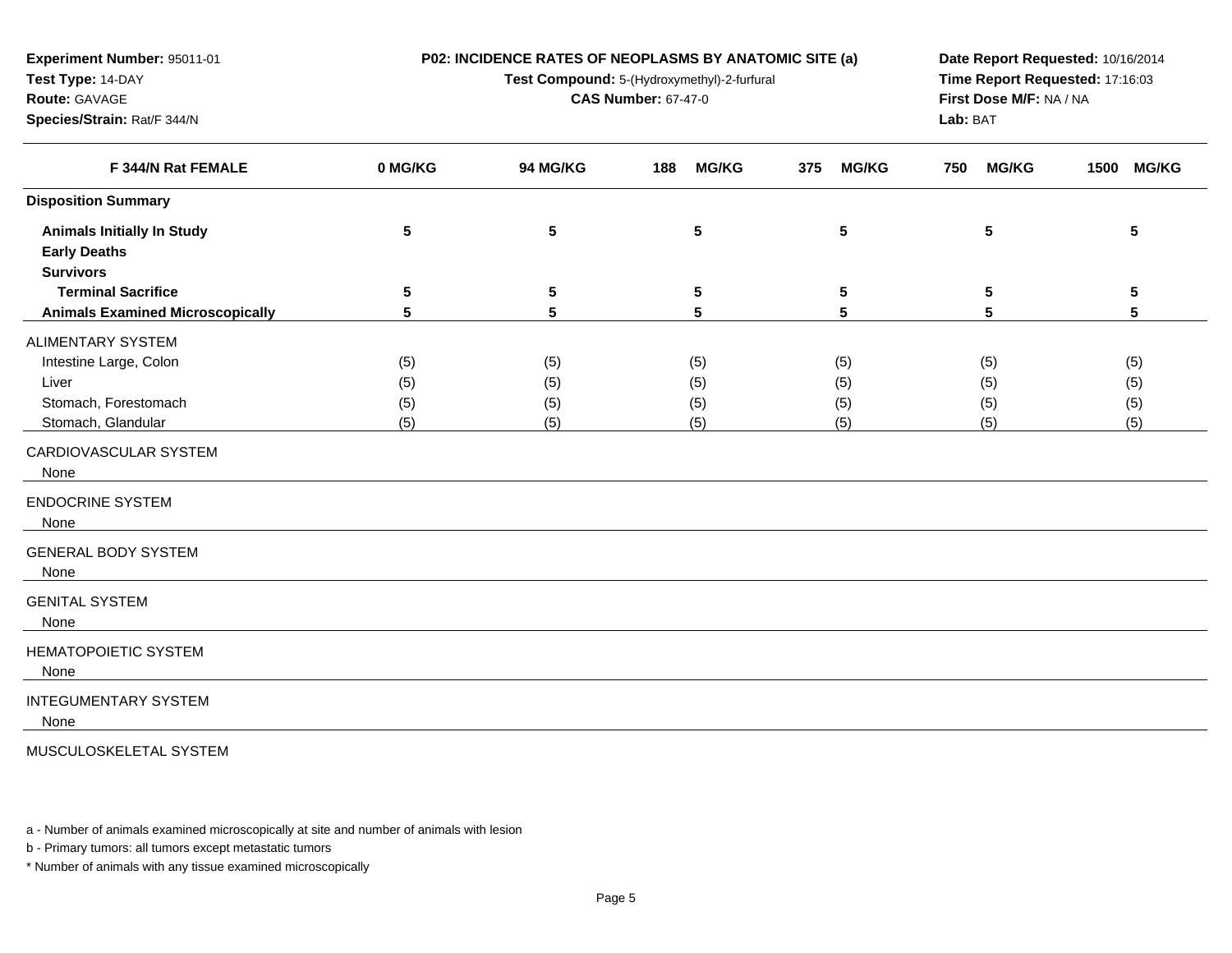| Experiment Number: 95011-01<br>Test Type: 14-DAY<br><b>Route: GAVAGE</b><br>Species/Strain: Rat/F 344/N | P02: INCIDENCE RATES OF NEOPLASMS BY ANATOMIC SITE (a)<br>Test Compound: 5-(Hydroxymethyl)-2-furfural<br><b>CAS Number: 67-47-0</b> |                 |                     |                     |                     | Date Report Requested: 10/16/2014<br>Time Report Requested: 17:16:03<br>First Dose M/F: NA / NA |
|---------------------------------------------------------------------------------------------------------|-------------------------------------------------------------------------------------------------------------------------------------|-----------------|---------------------|---------------------|---------------------|-------------------------------------------------------------------------------------------------|
| F 344/N Rat FEMALE                                                                                      | 0 MG/KG                                                                                                                             | <b>94 MG/KG</b> | <b>MG/KG</b><br>188 | <b>MG/KG</b><br>375 | <b>MG/KG</b><br>750 | <b>MG/KG</b><br>1500                                                                            |
| None                                                                                                    |                                                                                                                                     |                 |                     |                     |                     |                                                                                                 |
| NERVOUS SYSTEM<br>None                                                                                  |                                                                                                                                     |                 |                     |                     |                     |                                                                                                 |
| <b>RESPIRATORY SYSTEM</b><br>None                                                                       |                                                                                                                                     |                 |                     |                     |                     |                                                                                                 |
| SPECIAL SENSES SYSTEM<br>None                                                                           |                                                                                                                                     |                 |                     |                     |                     |                                                                                                 |
| <b>URINARY SYSTEM</b><br>None                                                                           |                                                                                                                                     |                 |                     |                     |                     |                                                                                                 |

a - Number of animals examined microscopically at site and number of animals with lesion

b - Primary tumors: all tumors except metastatic tumors